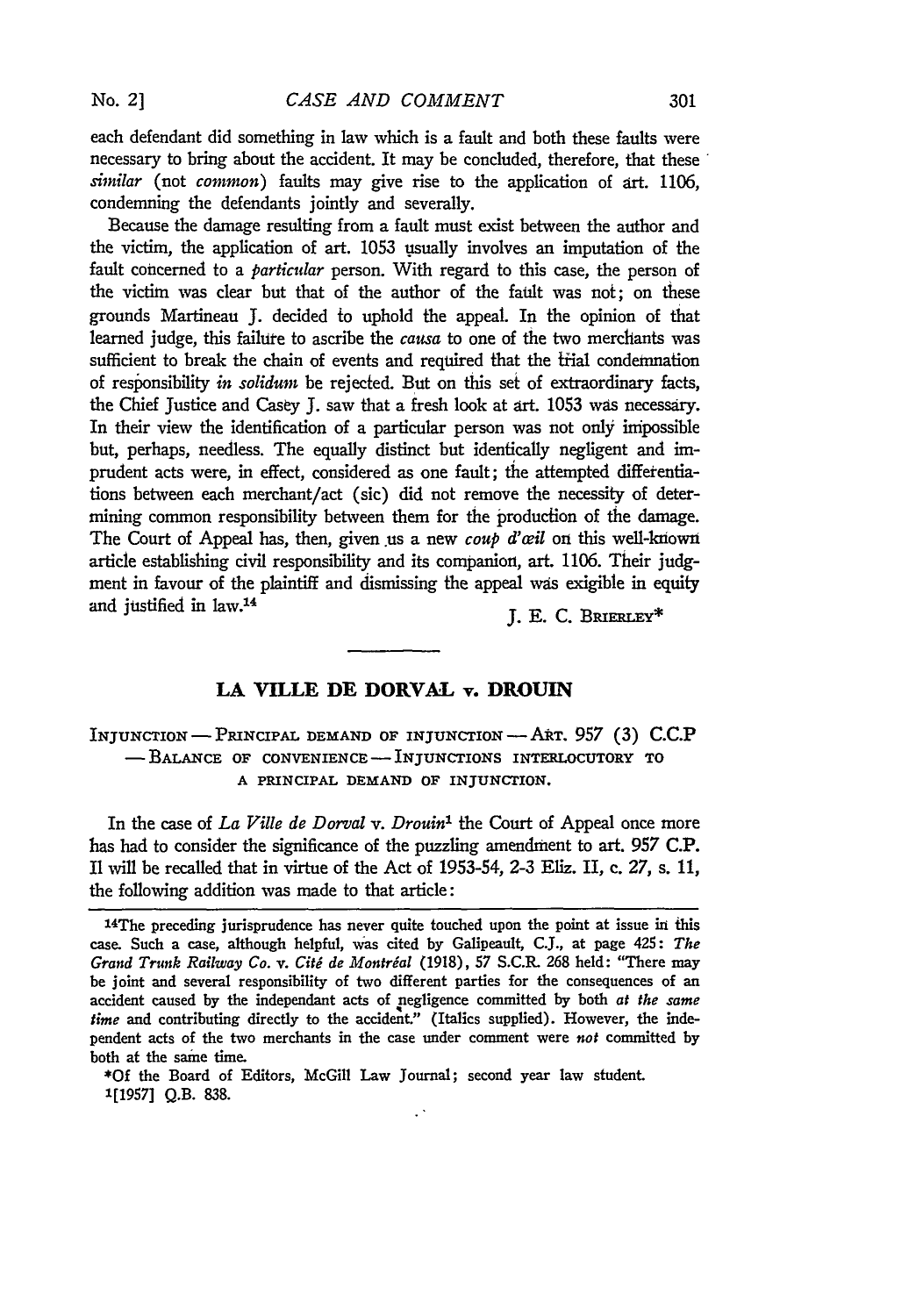**(957.** Any judge of the Superior Court may grant an interlocutory order of injunction in any of the following cases:)

**3.** Without the issue of a writ of summons, in the case of sub-paragraphs a and *b* of paragraph I, if at the time the plaintiff has no other recourse to exercise than an injunction. The application for injunction shall then itself constitute a suit.

The issue of an interlocutory order of injunction in such circumstances shall not deprive the petitioner of the right to obtain later the issue of a writ of summons, to exercise any other ground of action subsequent to his petition for an interlocutory injunction.

Paragraph I of art. *957* **C.P.** enables a judge to grant an interlocutory order of injunction

**1.** At the time of issuing the writ of summons:

a. Whenever it appears **by** the petition that the plaintiff is entitled to the relief demanded, and that such relief consists, in whole or in part, in restraining the commission or continuance of any act or operation, either for a limited period or perpetually;

**b.** Whenever the commission or continuance of any act or operation would produce waste, or would produce great or irreparable injury.

The effect of the amendment has been discussed in at least four recent judgments.2 The upshot of these decisions was that the amendment **had** created, not an absolute right to a principal demand of injunction, but a restricted remedy predicated upon two conditions:

- **1.** the unavailability of any "other recourse" at the time, *and*
- *2.* that the injunction should aim at restraining the commission or continuation of any act of a nature to produce great or irreparable injury.

The writer elsewhere<sup>3</sup> has drawn attention to the vagueness of the first requirement and to the possible consequences of including - illogically - a *principal* demand of injunction among *interlocutory* or *pro'isional* remedies. The case under discussion lends some support to this criticism. It also throws light on unexplored aspects of the new injunction.

The litigation in the *Drouin* case arose out of the unauthorized use **by** the city of Dorval of a drain pipe (built for temporary purposes **by** a contractor) as an outlet for the municipal sewer network of defendant, with resulting **pol**lution of the waters of Lake St. Louis adjacent to plaintiff's residence and the emission of foul odors during occasional periods of low water. From the facts it appeared that the pipe was not adequate for the purposes to which it was put **by** the City of Dorval and that defendant had not obtained from the Provincial Bureau of Health the authorization required in such cases **by** the *Provincial Health Act.4* Drouin, taking advantage of the provisions of the third paragraph

R.S.Q. 1941, c. **183,** s. **57.**

<sup>&</sup>lt;sup>2</sup>Raymond et al v. Miron et al, [1957] Q.B. 571; Guaranteed Pure Milk v. Patry, **[1957] Q.B.** 54; *Champlain Oil Products Ltd. v. Beaudin,* **[1956]** P.R. **270;** *Segal v. P. Caplan Construction Co. Ltd and Partridge Realty Co.,* **C.S.M.** No. **3891164** (unreported).

*<sup>3</sup>Raymond et al. v. Miron et al.,* case and comment, **(1958)** 4 McGill L.J. **88,** esp. at **pp. 99** *et seq.* <sup>4</sup>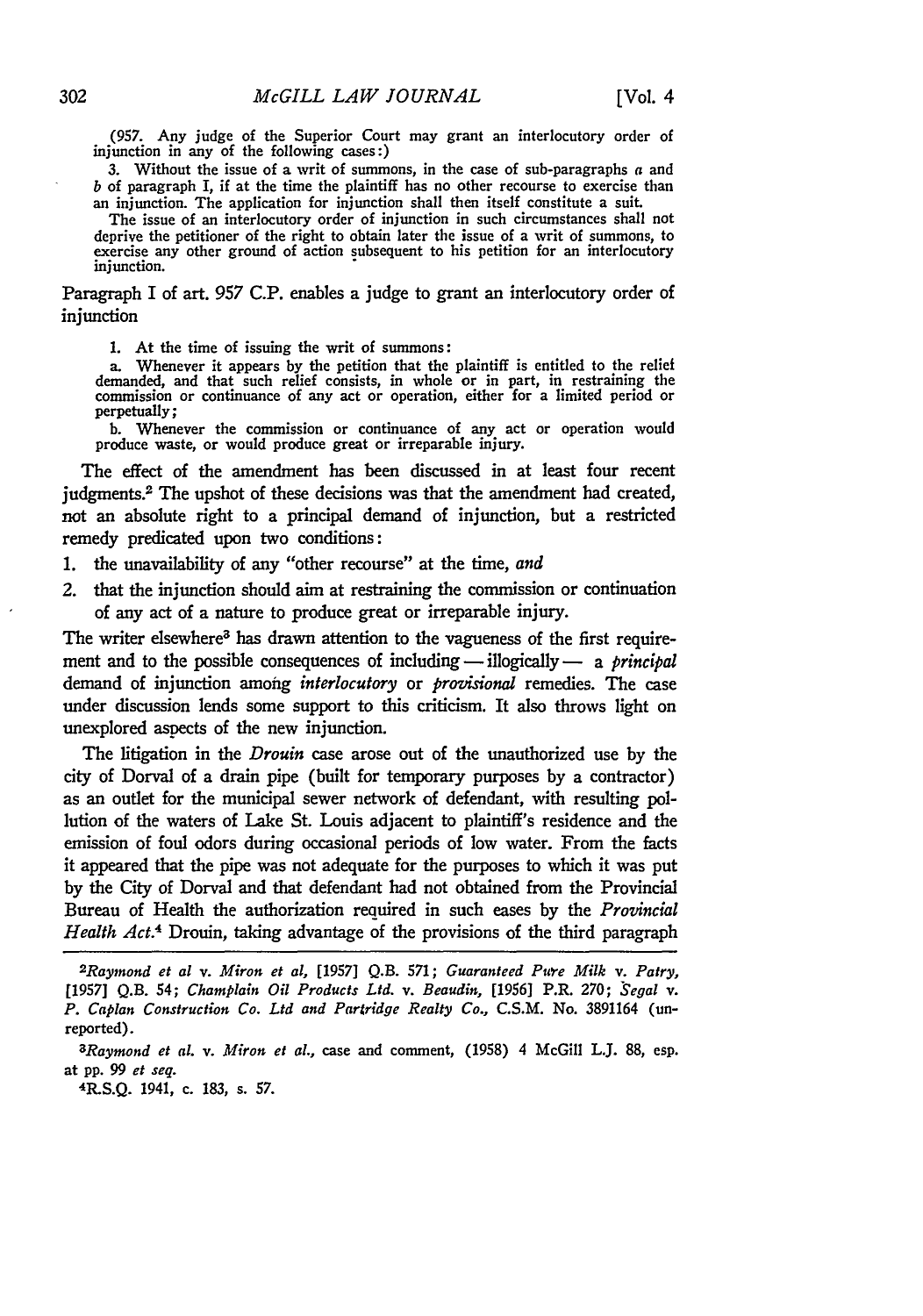**No. 2 ]**

of **art.** 957 C.P., petitioned directly for a permanent injunction ordering defendant to refrain from using the drain pipe at all. The petition was not and need not be accessory to an action in damages. The injunction was granted **by** the Superior Court, which dismissed several defences of fact. Defendant then appealed to the Court of Queen's Bench which **by** this judgment affirmed the decision of the lower court. Opinions were written **by** Bissonnette and Hyde **J. J.** Mr. Justice Taschereau concurred.

What makes this case noteworthy is the interpretation given to the amendment of art. **957 C.P.** Mr. Justice Bissonnette, discussing the purpose of the amendment, writes:

"C'est précisément parce que, dans de nombreux cas, une action principale, à laquelle<br>on aurait voulu joindre une injonction ancillaire, n'était guère possible, que la<br>Législature a créé l'action directe d'injonction. C'es administratif que se révélait impossible une action principale. Ainsi, dans les cas de grève, de piquetage, de relations ouvrières, de difficultés syndicales, d'excès de pouvoir des corporations privées ou publiques, de fa

This is the first judicial statement we have as to the purpose of the amendment. According to the learned judge **it** would thus serve to **fill** the gap created **by** cases - especially in administrative law - which do not admit of any principal recourse to which an interlocutory injunction could be attached. However, one cannot help wondering whether another recourse such as damages would not exist in some of the instances mentioned **by** Mr. Justice Bissonnette. Indeed, the requirement under art. **957 (3) C.P.** that there **be** "no other recourse" is still far from clear. In fact it is difficult to imagine one single case where an injunction but "no other recourse" would lie. Even in this case -- the first successful reliance on art. 957 (3) C.P. -- there is no doubt that plaintiff *had* another recourse: damages.

Mr. Justice Hyde, while concurring with his brother on the merits of the case, is apparently very reluctant to take the amendment literally and seems less than happy with its wording:

"Whether the words "no other recourse" in the first paragraph of sub-section 3 of art. 957 C.P. include an action for damages or not is something which does not have to be decided in this case. This whole sub-section is drafted in a peculiar manner and is by no means easy to interpret."

Then follows the thought-provoking suggestion:

"One possible interpretation of these particular words could be that such other recourse must constitute an adequate recourse to prevent continuance of the prejudice suffered **by** petitioner. This would man giving them an effect similar to the prerequisite for the issue of a writ of *mandamus*, normally, that there is 'no other remedy equally convenient, beneficial or effectual' (art. 992 C.P.)<br>It is generally recognized that an action in damages is not considered equally<br>convenient, etc. as the performance of an act or duty by a public off

5At **p.** 842.